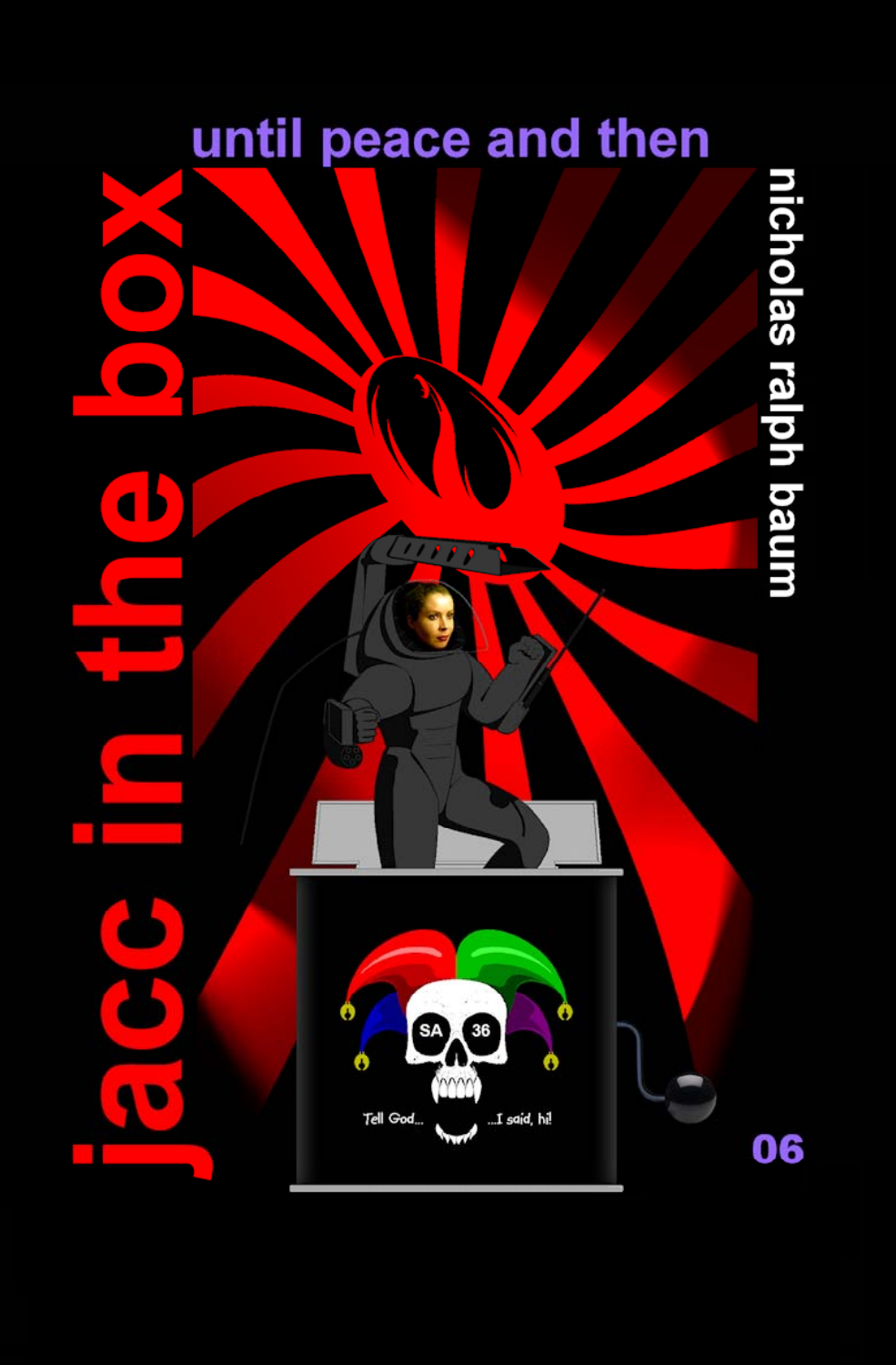jacc in the box PART 06

until peace and then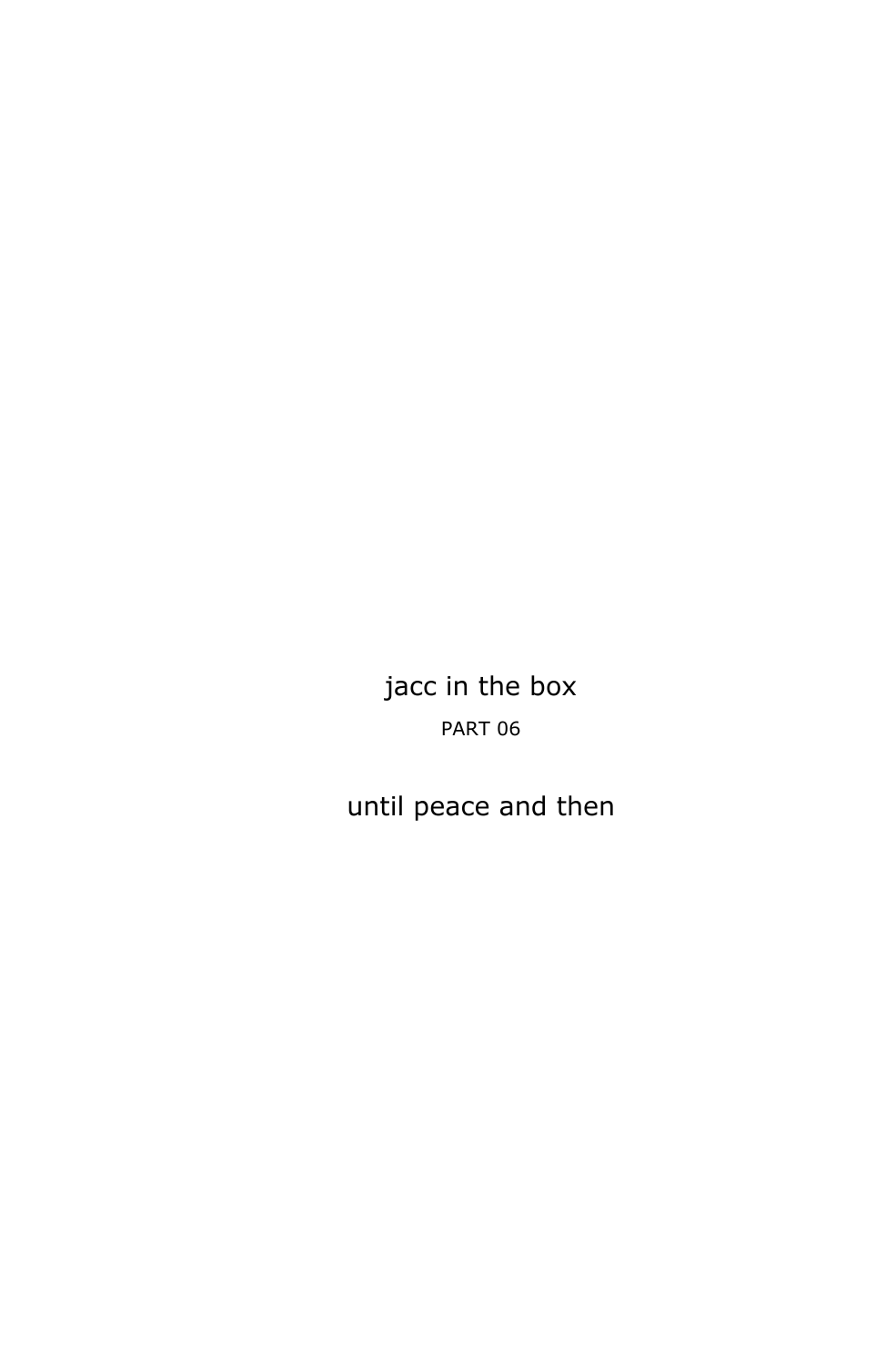This is a work of fiction. The characters and events are the work of the imagination and are not to be construed as real. Any resemblance to actual events or persons, living or dead, is entirely coincidental.

The situations, issues, social norms and human behaviors depicted in this work are not of the opinion of the author, nor advocated by the author in any way.

> jacc in the box PART 06 until peace and then

## Copyright © 2024 Nicholas Ralph Baum All rights reserved.

No part of this book may be used or reproduced in any manner whatsoever without the expressed written permission by the author. The only exception is the use of brief excerpts for critical articles and reviews.

> ISBN: 0-0000-0000-0 EAN13: 000-0-0000-0000-0

Literary novel REGISTERED 2024 WGAw No: 0000000

Cover art designed by the author, Nicholas Ralph Baum

Cover art, as well as all other designs relating to the development of the book and screenplay are available on the web at: http://jaccinthebox.com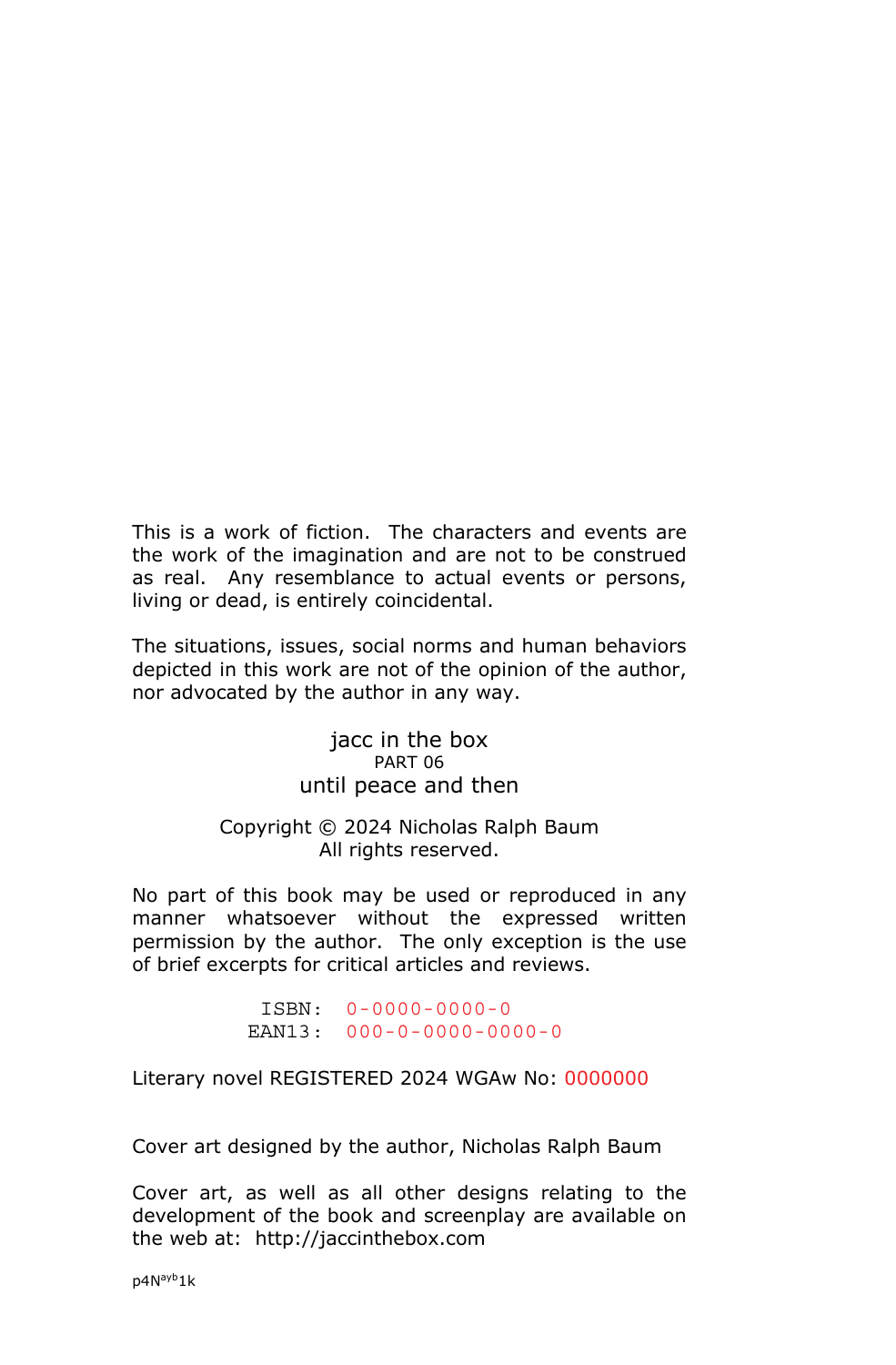DEDICATED TO MY GRANDMOTHERS:

Celesta Giudici-Baum (perfect Italian gmaw)

Donas Knatzer-Irelan (the smartest evah)

Maley Smith-Irelan (the nicest evah)

Retha Breshers-Cripe (best cook evah)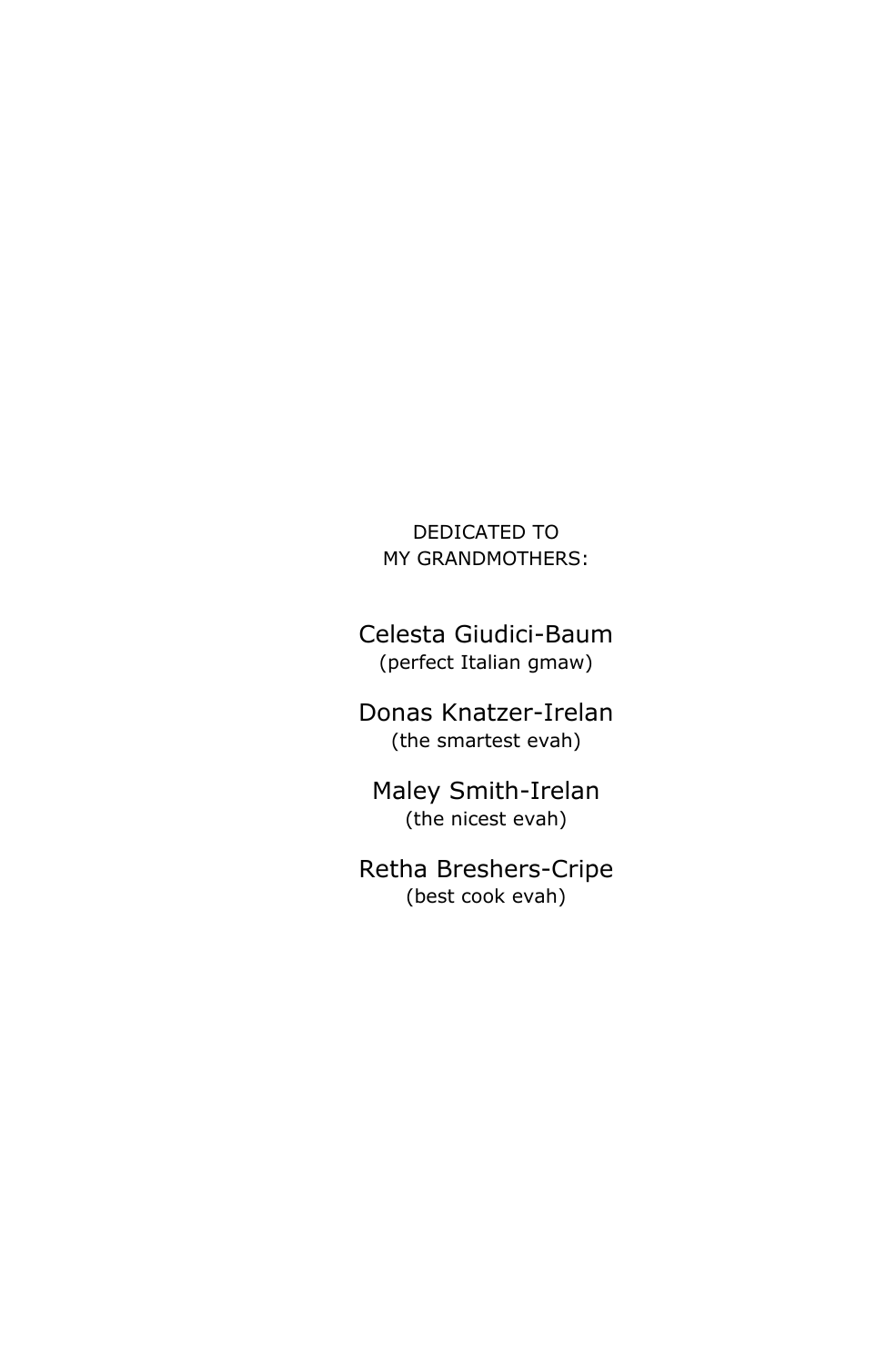## 24 - CHAPTERS

| 112 ------------------------------<br>locusts of control | 1   |
|----------------------------------------------------------|-----|
| 113 ---------------------- all it takes is all you got   | 00  |
| 114 -- number one on my personal spank bank              | 00  |
| 115 ---------------------- academia all'assassina        | 00  |
| 116 ---------------- not exactly a pickle surprise       | 00  |
| pee towel                                                | 00  |
| rodeo clowns                                             | 77  |
| 119 ----------------------------------<br>hellzapoppin'  | 00  |
| 120 -----------------------------------<br>cut an' print | 00  |
| violent ends                                             | 100 |
| 122 ---------------------------- painting with fire      | 100 |
| one two three                                            | 100 |
| 124 ---------------------- new brisbane boogaloo         | 100 |
| 125 ---------------------------- to lie in the grass     | 100 |
| omega man                                                | 100 |
| 127 ----------------------- new born baby ducks          | 100 |
| sewer rats                                               | 200 |
| 129 -----------------------------------<br>working title | 200 |
| día de muertos                                           | 200 |
| 131 ------------------------ neighborhood watch          | 200 |
| 132 ----------------------------------<br>eye of sauron  | 200 |
| 133 ----------------------------------<br>elephant walk  | 200 |
| 134 ------------------------ until peace and then        | 200 |
| 135 ---------------------------------<br>johari window   | 200 |
|                                                          | 295 |

glossary and designs ---------- http://jaccinthebox.com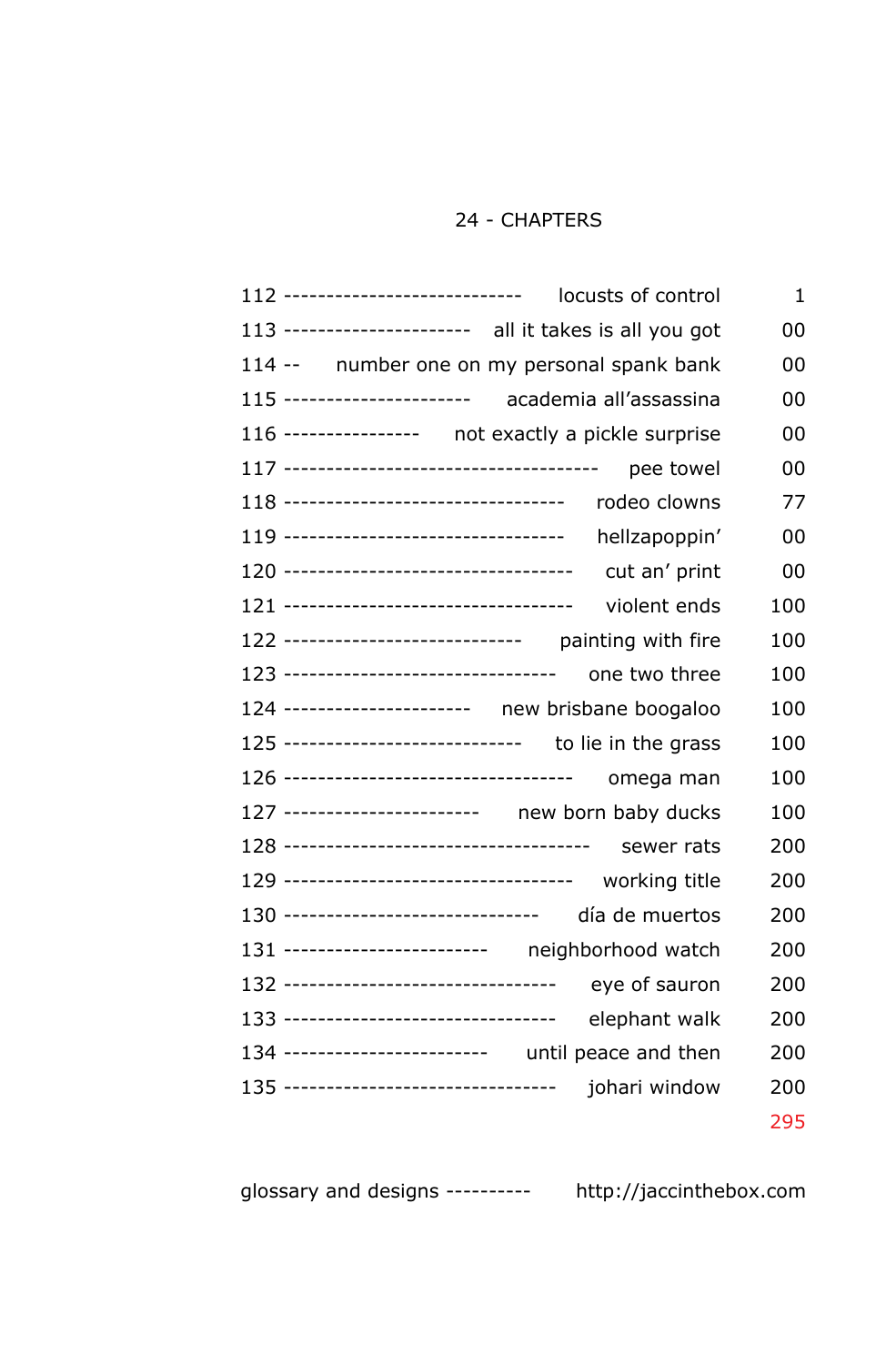The greatest way to avenge your enemy is by learning to forgive

⎯ Takashi Tanemori